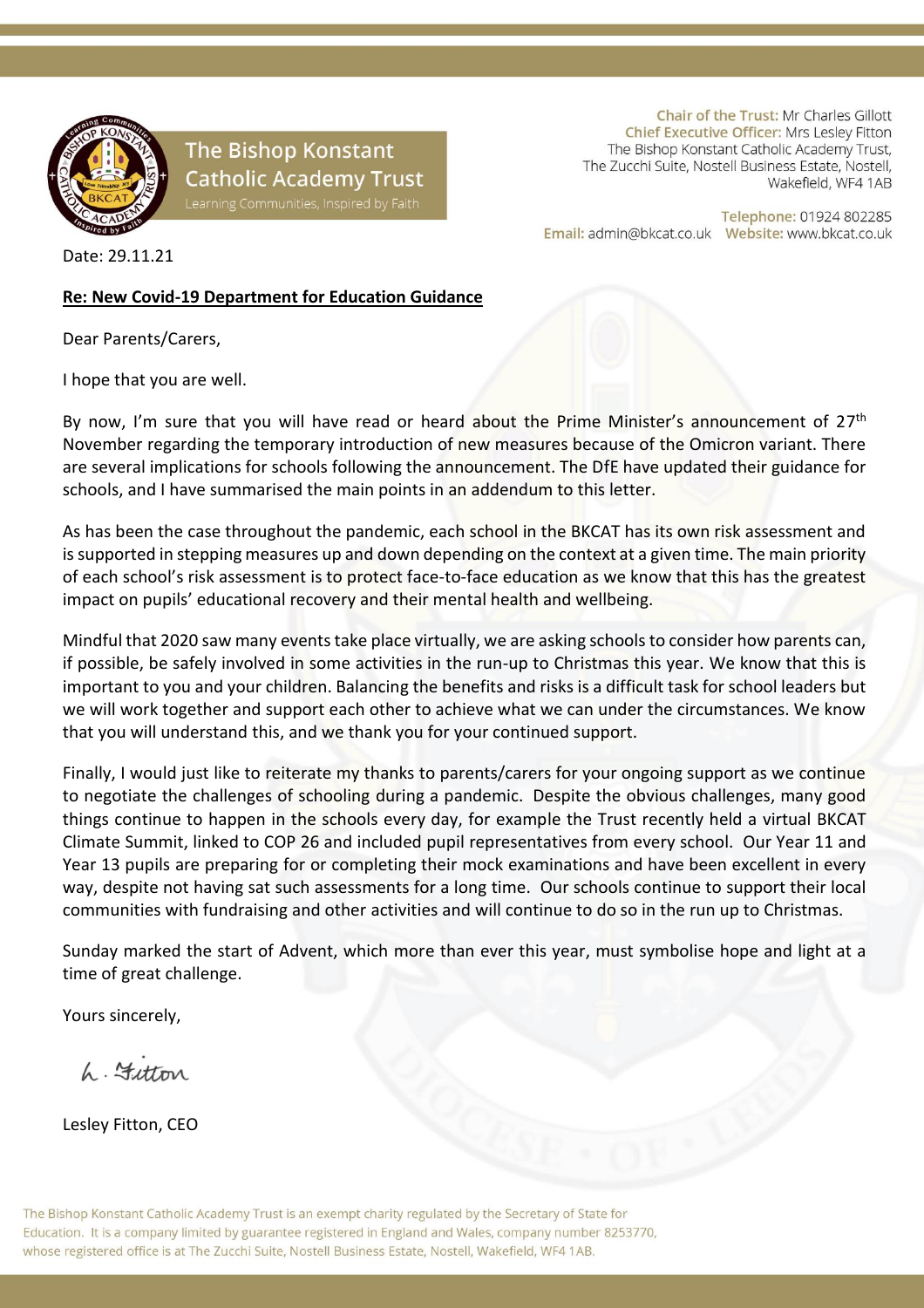

## **The Bishop Konstant Catholic Academy Trust**

Chair of the Trust: Mr Charles Gillott Chief Executive Officer: Mrs Lesley Fitton The Bishop Konstant Catholic Academy Trust, The Zucchi Suite, Nostell Business Estate, Nostell, Wakefield, WF4 1AB

Telephone: 01924 802285 

#### **Face Coverings**

Where pupils in Year 7 (which would be children who were aged 11 on 31 August 2021) and above are educated, it is recommended that face coverings should be worn by pupils, staff and adult visitors when moving around the premises, outside of classrooms, such as in corridors and communal areas.

In primary schools, it is recommended that face coverings should be worn by staff and adults (including visitors) when moving around in corridors and communal areas. Health advice continues to be that children in primary schools should not be asked to wear face coverings.

Face coverings do not need to be worn when outdoors.

There are some circumstances where people may not be able to wear a face covering. Please be mindful and respectful of such circumstances. Some people are less able to wear face coverings, and the reasons for this may not be visible to others.

#### **Mixing and Bubbles**

It is not recommended that it is necessary to keep children in consistent groups ('bubbles'). This means that bubbles will not need to be used in schools.

However, schools should make sure their contingency plans cover the possibility that it may become necessary to reintroduce bubbles for a temporary period, to reduce mixing between groups. Any decision to recommend the reintroduction of 'bubbles' would not be taken lightly and would need to take account of the detrimental impact they can have on the delivery of education.

#### **Tracing Close Contacts and Isolation**

Close contacts in schools are now identified by NHS Test and Trace and education settings are not expected to undertake contact tracing.

All individuals who have been identified as a close contact of a suspected or confirmed case of the Omicron variant of COVID-19, irrespective of vaccination status and age, will be contacted directly and required to self-isolate immediately and asked to book a PCR test. They will be informed by the local health protection team or NHS Test and Trace if they fall into this category and provided details about self-isolation.

#### **When an individual develops COVID-19 symptoms**

Pupils, staff, and other adults should follow public health advice on when to self-isolate and what to do. They should not come into school if they have symptoms, have had a positive test result or other reasons requiring them to stay at home due to the risk of them passing on COVID-19.

If anyone in school develops COVID-19 symptoms, however mild, they should be sent home and follow public health advice.

The Bishop Konstant Catholic Academy Trust is an exempt charity regulated by the Secretary of State for Education. It is a company limited by guarantee registered in England and Wales, company number 8253770, whose registered office is at The Zucchi Suite, Nostell Business Estate, Nostell, Wakefield, WF4 1AB.